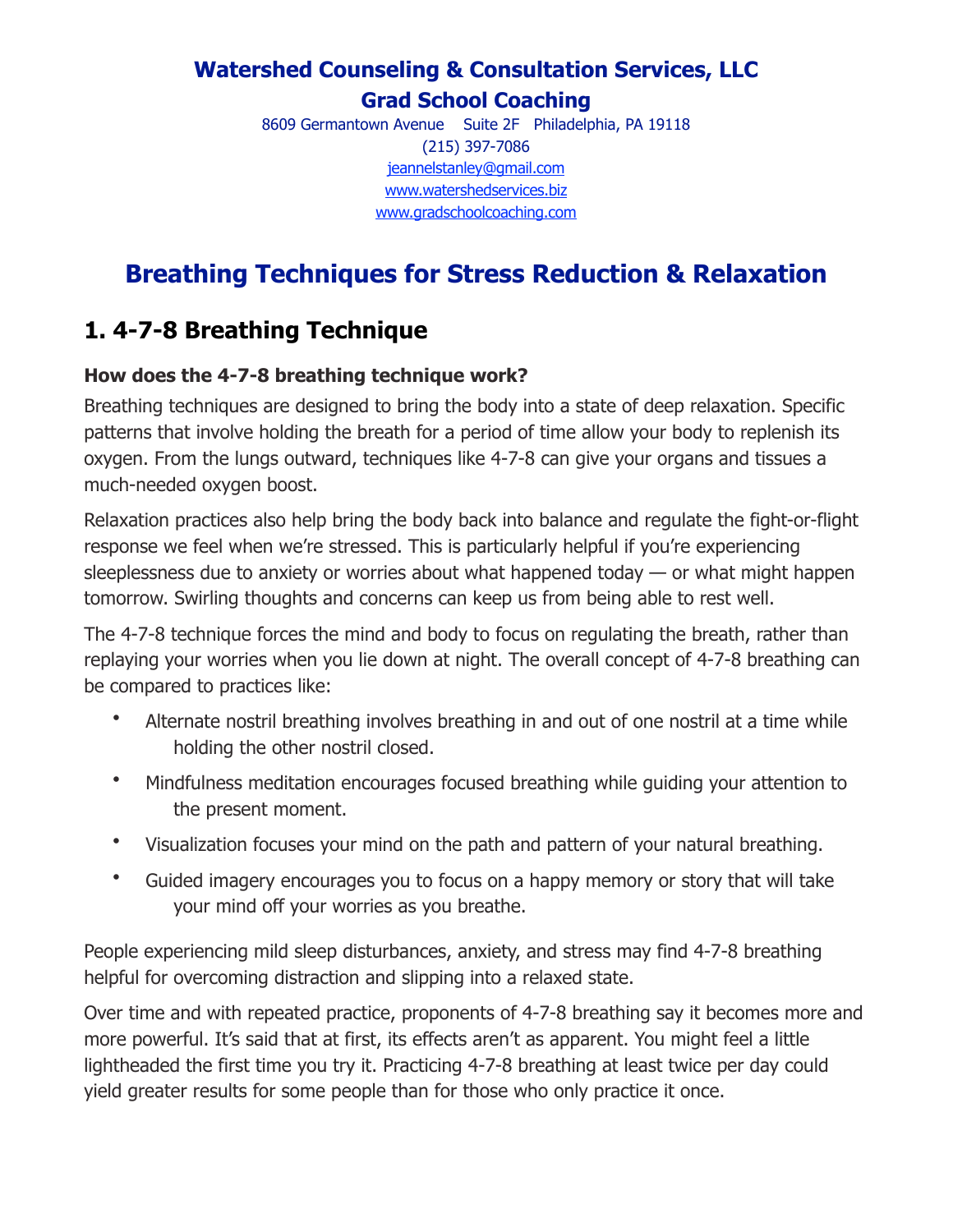#### **How to do the 4-7-8 Breathing Technique**

To practice 4-7-8 breathing, find a place to sit or lie down comfortably. Be sure you practice good posture, especially when starting out. If you're using the technique to fall asleep, lying down is best.

Prepare for the practice by resting the tip of your tongue against the roof of your mouth, right behind your top front teeth. You'll need to keep your tongue in place throughout the practice. It takes practice to keep from moving your tongue when you exhale. Exhaling during 4-7-8 breathing can be easier for some people when they purse their lips.

The following steps should all be carried out in the cycle of one breath:

- 1. First, let your lips part. Make a whooshing sound, exhaling completely through your mouth.
- 2. Next, close your lips, inhaling silently through your nose as you count to four in your head.
- 3. Then, for seven seconds, hold your breath.
- 4. Make another whooshing exhale from your mouth for eight seconds.

When you inhale again, you initiate a new cycle of breath. Practice this pattern for four full breaths.

The held breath (for seven seconds) is the most critical part of this practice. It's also

recommended that you only practice 4-7-8 breathing for four breaths when you're first starting out. You can gradually work your way up to eight full breaths.

This breathing technique should not be practiced in a setting where you are not prepared to fully relax. While it doesn't necessarily have to be used for falling asleep, it can still put the practitioner into a state of deep relaxation. Make sure you don't need to be fully alert immediately after practicing your breathing cycles.

# 4-7-8- Breathing **Re-pattering the Nervous system**

- Lying down or sitting up...  $\bullet$
- Exhale fully through the mouth.
- Put your tongue on the soft tissue behind your upper front teeth.
- Inhale through the nose for a count of 4.
- Hold your breath for a count of 7.
- Exhale through the mouth for a count of 8 (keeping your tongue on the soft tissue of the upper front teeth).
- Do this for 4 cycles.
- Consistency is extremely important, for maximum benefit practice this 2 x daily for 6 weeks.